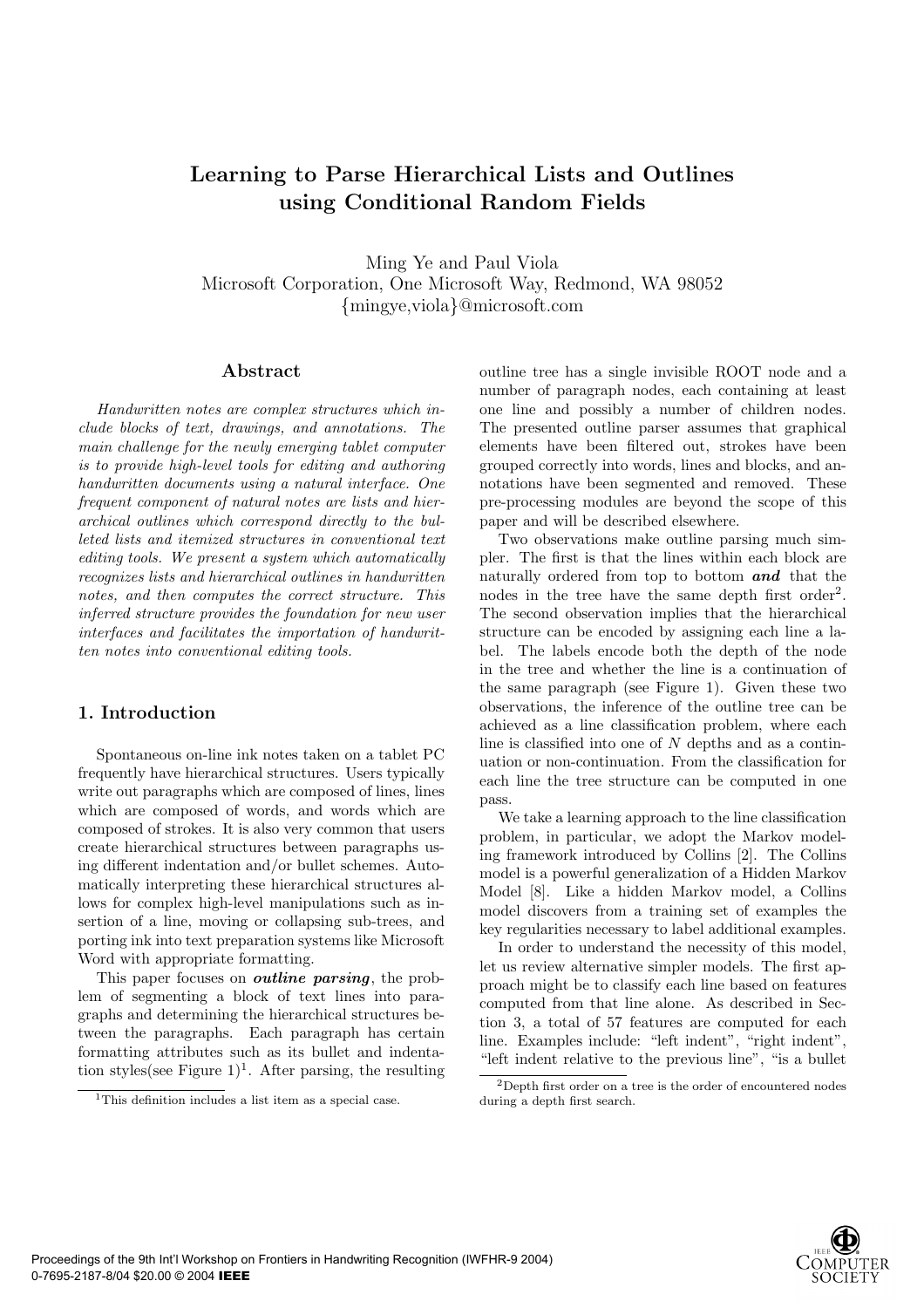# **Figure 1. An example outline. Each line is labelled with its depth and if it is a continuation. A line given the label 3c is at depth 3 in the tree and is a continuation of the paragraph. This example has 6 paragraphs (nodes).**

present", etc. Using these features one can attempt to learn a function which will correctly classify the line's depth and continuation. This simple scheme, because it is independent from line to line, has a difficult problem in labeling lines because context is very important.

One simple extension is called "stacking". In this case the features of the current line and the features of the surrounding lines are used as input to the classifier for each line (the features are "stacked" into a single input vector). While this improves performance, the dependence between labels is not modelled.

The most powerful model is one that **both** stacks input features and propagates label dependencies. Hidden Markov models are potentially appropriate for this process, but one technical assumption is violated, the independence of the observations given the hidden state. Since the input features are stacked, the same feature value appears many times for different input times. This is a serious violation of independence. Recently several types of models have been proposed that do not require observation independence, these include Conditional Random Fields [5], the Collins model, and other non-generative Markov processes [1, 10]. The Collins model is by far the simplest, so we use it for this application.

# 2. Collins Model for Markov Chains

The formal justifications for the Collins' model and related models are beyond the scope of this paper. Only the details necessary for understanding the operation and training of the model will be summarized.

The model operates as follows: given a sequence of observations  $s_t$  we attempt to find a sequence of labels  $l_t$ . A Collins model utilizes a set of features  $f_i(l', l'', s, t)$ 

which are binary functions of a pair of labels, a sequence of observations s, and the time (or position in the sequence). The cost of a label sequence is defined as:  $\overline{\phantom{a}}$ 

$$
C(L, \mathbf{s}) = \sum_{t} \sum_{i} \lambda_i f_i(l_t, l_{t-1}, \mathbf{s}, t)
$$
 (1)

where L is a sequence of labels in time  $\{l_t\}$ , and  $\lambda_i$  are model parameters. Given many labeled training examples  $\{L^k, s^k\}$ , the learning process attempts to find a set of weights  $\{\lambda_i\}$  such that  $\hat{L}^k = \arg \min_{L} C(L, s^k)$ is equal to  $L^k$ .

Notice that each feature depends only on a pair of adjacent states. As a result terms from the summation may be divided into independent groups. This leads to an efficient minimization using dynamic programming (the algorithm is essentially equivalent to Vitterbi decoding of HMMs).

The features as expressed above are in an abstract form which does not provide much intuition for their operation. Let us consider the following examples in order to build intuition. Without much loss in generality we will consider only binary features which return either 0 or 1. Consider a particular form of feature which ignores the observations and time altogether. These could be rewritten as  $f_i(l_t, l_{t-1})$ . One particular feature, call it  $f_{T14}$ , returns the value 1 if  $l_{t-1} = 1$  and  $l_t = 4$  and 0 otherwise (i.e. the state has transitioned from a line at depth 1 to depth 4). This transition is impossible due to the nature of the outline tree. To ensure that the model never outputs impossible labels the learning process could assign the corresponding weight  $\lambda_{T14}$  a very large positive value. As a result any hypothetical label sequence including this transition is assigned a high cost. Conversely,  $f_{T12}$  (which tests for a transition from depth 1 to 2) is a common occurrence which could be assigned a negative or small positive weight.

Another type of feature can be used to encourage particular states. For example the hypothetical feature  $f_{S1\_Indent < 20}$  returns 1 if the current state is 1 and the left indent of the current line is less than 20 millimeters. This is a fairly common occurrence and it should be assigned a negative weight. The feature  $f_{S1\_Indent > 500}$  is an uncommon occurrence and should be assigned a large positive weight.

The most complex type of feature relates two labels given some property of the observation. For example  $f_{T11\text{-}RelIndent} < 20$  returns 1 if the current and previous labels are both 1 and the relative indent between the lines is less than 20 millimeters. This too is a common occurrence and it should be assigned a negative weight.

Of course none of these weights are assigned by hand. Given a large set of features and a large set

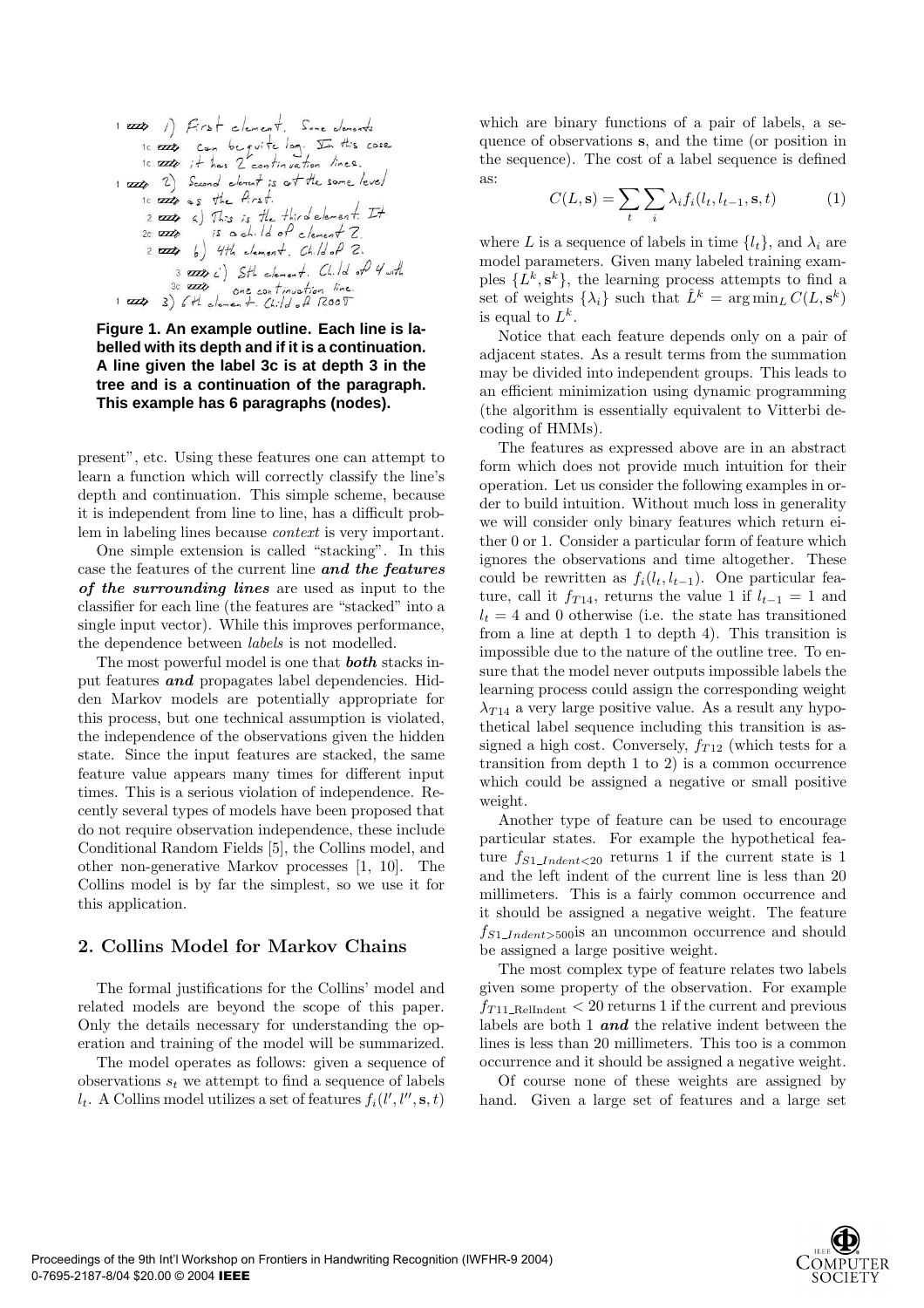of examples, the Collins model is trained iteratively by gradually adjusting the weight vector until convergence.

# 3. Line Features

The input to the feature extractor is a block of correctly grouped lines which have similar but otherwise arbitrary orientation. The first preprocessing step is to compute the line rotation angles and define the block coordinate. Then we can compensate for the rotation angle and proceed assuming all lines are horizontal and up-right.

There are a set of basic line features from which we derive all other features. We call these features raw features. They include: the left, right, top and bottom line bounds, indent level and bullet type. Calculating the line bounds is straightforward (although care needs to be taken in computing the top and bottom bounds because ink lines are not straight and the ascenders and descenders can be quite irregular). The procedures for indent level estimation and bullet detection are described below.

Indent Level Estimation. Indent levels are quantized left indentations. Although the indent lengths may differ greatly between examples, the indent levels are relatively stable, roughly corresponding to the outline depths (see examples in Figure 4). We use the K-means algorithm for this quantization problem: starting with equal-sized bins, assign the observations to the nearest bin centers, update the bins with the new members and iterate until they no longer change [3]. It is often observed in ink notes that the indent lengths of the same level gradually drift down the page. In such cases, quantizing the absolute indents directly may bury actual levels in spurious detections. To alleviate this problem, we carry out quantization in two passes. The first pass quantizes relative indents and groups neighboring lines which have zero relative indents. The second pass quantizes the average absolute indents of the line groups.

Bullet Detection. Lists are very common structures in ink notes. Bullets signal the start of list items (paragraphs) and their presence can greatly reduce the uncertainty of outline labeling. We have developed a rule-based bullet detector which recognizes a small set of symbols and symbol-embellishment patterns, and exploits consistency between bullets to boost detection confidence. The algorithm comprises four steps. First, for each line we generate several bullet candidates from the stroke clusters at the beginning of the line. Secondly, for each candidate we compute features (such as width, height, aspect ratio, spatial and temporal distances to the rest of the line, etc.), try to recognize it as one of the types such as "dash" or "ending with a parenthesis"  $(e.g., "1.a)"$ ), and assign it a score in  $[0,1]$ indicating the certainty of the candidate being a bullet. Thirdly, a score in [0, 1] is computed for each pair of candidates indicating the degree of similarity between them. The final score of each candidate is a weighted sum of its self-score and all of its pair-scores, reflecting that the more the candidate looks like of a known bullet type AND the greater number of other candidates which resemble it, the more likely this candidate is an actual bullet. We then accept a candidate and remove all of its conflicting candidates in a highest-confidencefirst fashion, until all candidates have been processed or the highest score falls below a certain value. Preliminary experimental results have shown that this method is effective in detecting common ink bullets such as dashes, dots, alphanumeric-dot combinations and even bullets of unknown types. The features it computes can also be utilized in learning-based bullet recognition which we are currently investigating.

| Context                     | Features                         | Normalization |
|-----------------------------|----------------------------------|---------------|
| $(\Delta t = 0)$            | Line height                      | 0, 1          |
|                             | Line width                       | 0, 1          |
|                             | Left indent                      | 0, 1          |
|                             | Right indent                     | 0, 1          |
|                             | Indent level                     |               |
|                             | Is the first line in the block   |               |
|                             | Is a bullet present              |               |
|                             | Is the bullet of type X          |               |
|                             | Right indent normalized by       |               |
|                             | the block width                  |               |
| $(\Delta t = 1)$            | Relative left indent             | 0, 1          |
|                             | Relative right indent            | 0, 1          |
|                             | Inter-line distance              | 0, 1, 2, 3    |
|                             | Same "is a bullet present"       |               |
|                             | status                           |               |
|                             | Same bullet type                 |               |
|                             | Relative indent level            |               |
|                             | Is relative indent level         |               |
|                             | positive/zero/negative           |               |
|                             | The pair's line height ratio     |               |
|                             | Relative right indent normalized |               |
|                             | by the larger line width         |               |
| $(\overline{\Delta t} > 1)$ | Is the indent level different    |               |
|                             | from its 4 neighbors'            |               |
|                             | Is the line continuation of a    |               |
|                             | list item                        |               |
|                             | Ratio between the next and       |               |
|                             | previous inter-line distances    |               |

**Table 1. Primitive line features. Normalization schemes: 0 – not normalized, 1 – by average line height, 2 – by the minimum interline distance, 3 – by the median interline distance. All listed schemes for a feature are used.**

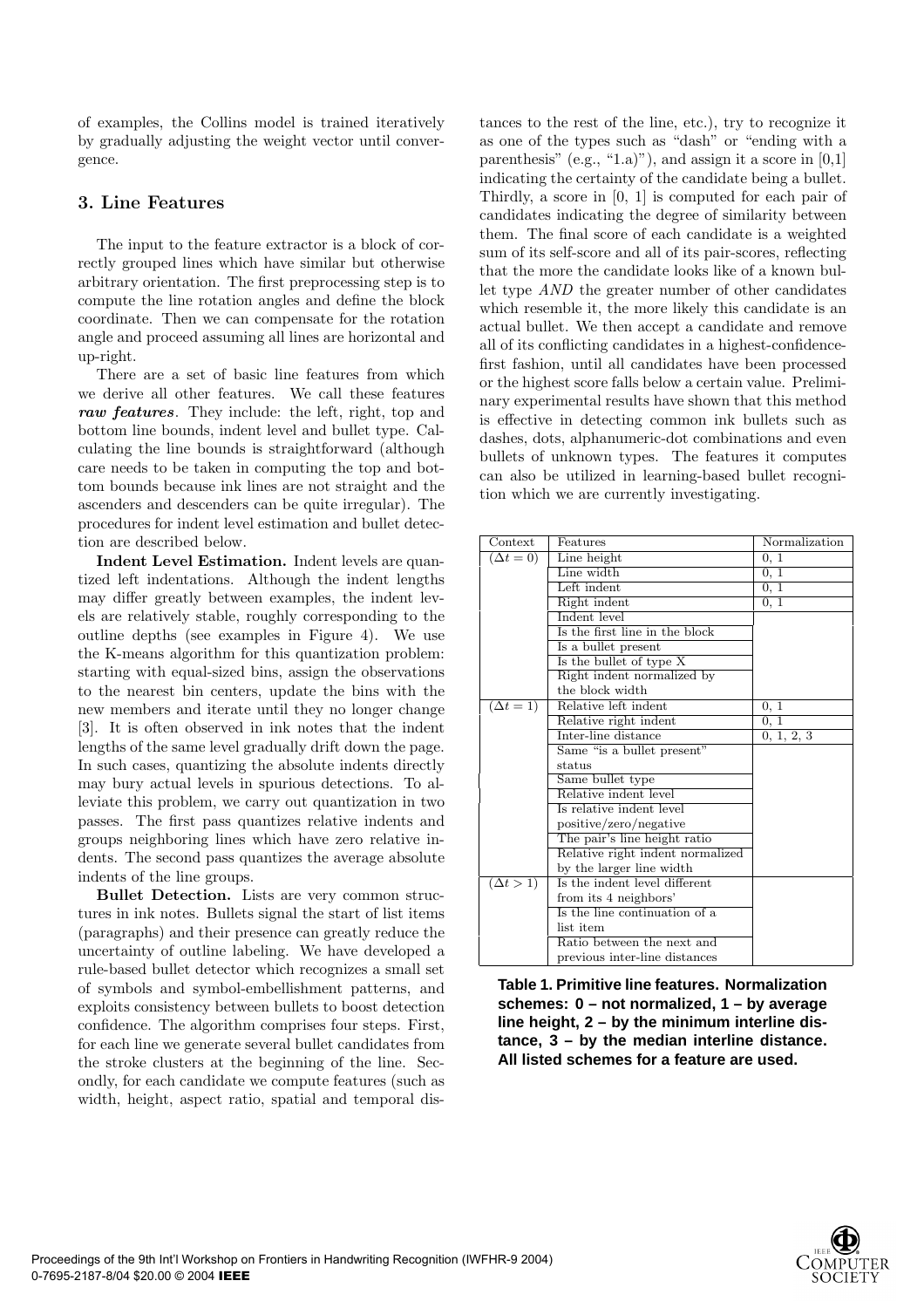#### **3.1. Primitive Line Features**

Table 1 shows the primitive line features that were used to produce the results reported in this paper. We divide these features into three categories depending on how much context  $\Delta t$  is used in their computation:  $(\Delta t = 0)$  means only the raw features of line t are used;  $(\Delta t = 1)$  means the previous or next neighbor's raw features are also used, and so on. Length features can be normalized by various global statistics such as the average line height in the block.

Apparently, there are many meaningful ways of combining raw/derived features and what Table 3 enumerates is merely a small portion. Instead of handengineering more features, we take a systematic approach to this problem.

#### **3.2. Combining Primitive Features into Collins Model Features**

Recall that the Collins model requires features of the form  $f_i(l', l'', s, t)$  which are dependent both on the current state (or pair of states) and the observation sequence. These features are formed from the primitive features using the training set.

Combination Filters. Based on the initial set of hand constructed filters, a set of combination filters are constructed. Each computes a random linear combination of a random subset of the hand constructed filters.

Binary Features. The mean and the variance for each continuous valued filter is estimated from the training set. The range is then portioned into 6 bins each 1 standard deviation in width. A total of 6 binary features are created from each continuous feature. The binary feature takes on the value 1 if the continuous feature falls in the corresponding bin, and zero otherwise.

Observation Features. One feature is generated for each triple  $\{s, i, v\}$ . The feature returns 1 if the current state is  $s$  and binary feature  $i$  equals  $v$ . Only those features which return 1 for some example in the training set are retained.

Transition Features. One feature is generated for each quadruple  $\{s, s', i, v\}$ . The feature returns 1 if the current state is  $s$ , the previous state is  $s'$ , and binary feature  $i$  equals  $v$ . Only those features which return 1 for some example in the training set are retained.

#### 4. Experiments

Our experimental data are a collection of 522 ink files created in Windows Journal $\mathbb{R}$  on the Tablet PC. All these files contain substantial handwritten script showing interesting outline structures. The median and maximum numbers of lines in a block from this set are 15 and 66 respectively. Each line is labeled with its depth and if it is a continuation: title lines are labeled as 0 or 0c, the rest lines are labeled as 1, 1c, 2, 2c and so on. Five examples are given in Figure 3 and Figure 4.

We partition the data into three sets: 371 for training, 75 for evaluation (observing if accuracy improves with the number of iterations) and 76 for final testing. The following parameters are used in training: learning rate 0.2, decay rate 0.9 and number of iterations 10. The total number of filters used by the Collins model is 6058, which includes 57 raw line features, 228 "stacked" filters, 1135 binarized filters. The remaining filters are equally split between OBSERVATION and TRANSITION. All experiments were carried out on an Intel 3GHz PC with 2GB RAM. Training takes about 28 minutes for 446 examples. Decoding is fast, taking 0.9 seconds for the largest file (66 lines). Note that neither the training nor the decoding program has been optimized for speed, and none of the parameters has been finely tuned.

|                                         | Train | Eval. | Test |
|-----------------------------------------|-------|-------|------|
| Number of examples                      | 371   | 75    | 76   |
| Avg. $\%$ of misclassified lines        | 7.1   | 11.4  | 10.4 |
| $%$ of files having 0% error            | 38.4  | 28.0  | 34.2 |
| $\%$ of files having $\leq 20\%$ errors | 88.2  | 80.0  | 84.2 |

**Table 2. Paragraph segmentation results.**



**Figure 2. Sorted errors on the evaluation and testing examples. 82% (124 out of 151) examples have 20% or less misclassified lines.**

Paragraph Segmentation. We first test out our line labelling system on the paragraph segmentation problem – labelling each line as 1 (paragraph start) or 1c (paragraph continued). Finding paragraphs is a significant problem by itself and paragraph features can be very useful for outline classification. Furthermore, compared to outline inference, paragraph segmentation is a more suitable test bed for our algorithmic framework because there is much less labelling ambiguity (see the Outline Inference section) and we have more

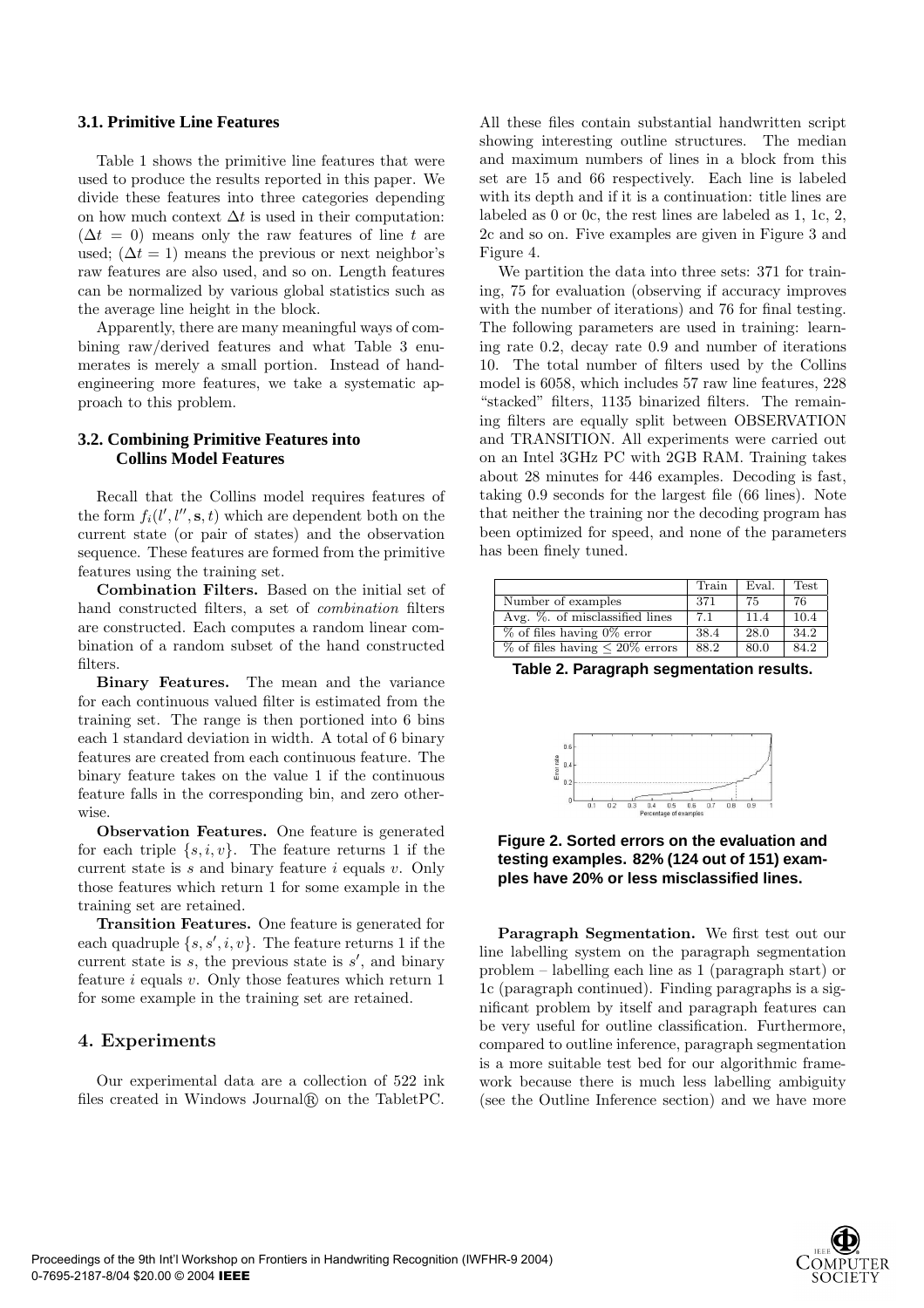

**Figure 3. Paragraph segmentation examples. Groundtruth labels are shown in Arial. Predicted labels, if different from the groundtruth, are shown in Italian Times New Roman below the groundtruth.**

data relative to the number of classes and hence the results more truthfully represent the algorithm performance.

Our outline classification code can work directly on paragraph segmentation after mapping the groundtruth labels from  $\{0, 0c, 1, 1c, 2, 2c, \ldots\}$  to {1, 1c}. We measure the error on each example by the percentage of misclassified lines. Three types of error statistics are summarized in Table 2. Figure 2 is a plot of sorted errors on the 151 evaluation and testing examples. The curve remains low and flat except for a sharp rise towards the end, meaning that our algorithm performs fairly well on the majority of notes and errors concentrate on a very small set of cases.

When examining the failure cases, three factors emerged as the major sources of errors. The first is bullet detection error. The only misclassification in Figure 3(b) is due to the arrow bullet not being recognized. We expect to significantly reduce such errors with the introduction of more powerful bullet detection algorithms. The second cause is that currently our system does not consider interaction between the outline structure and the rest of the page. The errors around the middle section in Figure 3(c) are largely due to the removal of the graphical strokes and annotation by the side (in the dashed polygon). One of our future work items is to exploit more features including contextual features. The third cause is ambiguity without full recognition. Our technique mainly relies on geometric features and it can only do as well as one browsing ink notes without carefully reading into the content. For example, Figure 3(a) shows an example with no errors. At a glance, the results look right. However, once we read the sentences, it becomes clear that the  $5^{th}$  and the  $6<sup>th</sup>$  lines should actually be labeled as 1. Such ambiguous cases are hard to label as well as to infer. Refining features and collecting more training data will help disambiguate some of the cases. Potentially the error patterns can also be incorporated into UI design and user adaptation to improve parsing accuracy and end-to-end inking experience.

Outline Inference. By first running the paragraph segmentation algorithm, some paragraph features can be added to the outline labeling system (Table 1), and then the same training and decoding programs apply. Currently, the only primitive paragraph feature we include is "is this line a paragraph start". Again, we measure the error on each example by the percentage of misclassified lines and report the error statistics in Table 3.

|                                         | Train | Eval. | <b>Test</b> |
|-----------------------------------------|-------|-------|-------------|
| Number of examples                      | -371  | 75    | 76          |
| Avg. % of misclassified lines           | 32.7  | 39.6  | 48.1        |
| $%$ of files having 0% error            | 17.5  | 17.3  | 9.2         |
| $\%$ of files having $\leq 20\%$ errors | 43.2  | 34.7  | 34.2        |

**Table 3. Outline inference results.**



**Figure 4. Outline inference examples. See Figure 3 caption.**

It is important to point out that there is a considerable amount of ambiguity in outline structures and it makes data labeling, training and performance evalua-